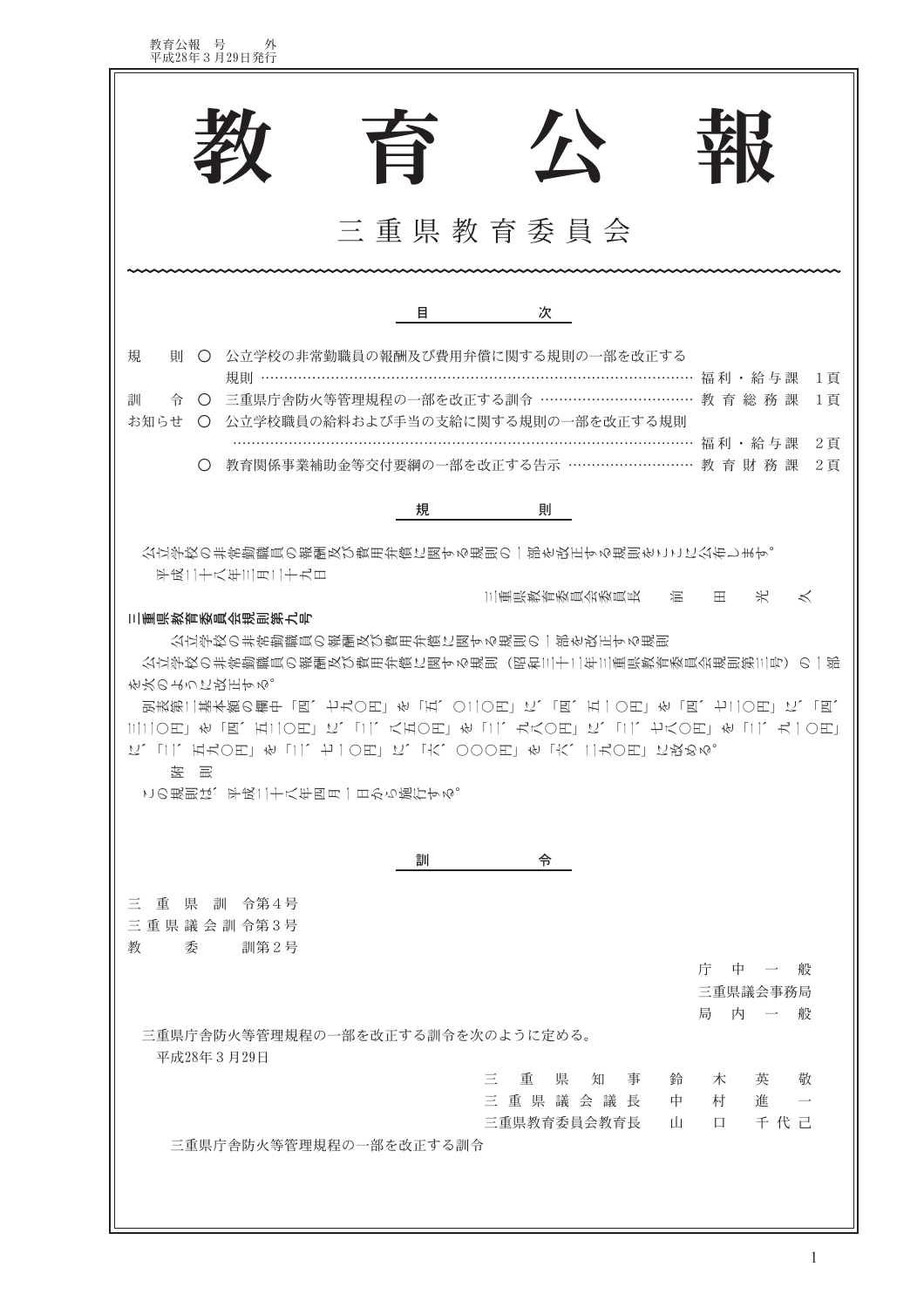教育公報 号 外<br>平成28年 3月29日発行

| 三 重 県 訓 令第20号<br>三重県議会訓令第1号<br>教<br>委<br>訓第4号<br>三重県庁舎防火等管理規程<br>昭和41年三重県警察本部訓令第6号<br> の一部を次のように改正する。<br>三重県人事委員会訓令第1号<br>三重県企業庁訓令第8号<br>三重県監査委員訓令第1号<br>別表中「財産管理班」を「管財班又は資産活用班」に改める。<br>附<br>一貝川<br>この訓令は、平成28年4月1日から施行する。 |
|-----------------------------------------------------------------------------------------------------------------------------------------------------------------------------------------------------------------------------|
|                                                                                                                                                                                                                             |
| 知<br>お<br>5<br>せ                                                                                                                                                                                                            |
| 平成28年3月29日付け三重県公報号外に、公立学校職員の給料および手当の支給に関する規則の一部を改正す<br>る規則が、第2788号に教育関係事業補助金等交付要綱の一部を改正する告示が次のように掲載されました。                                                                                                                   |
| 三重県人事委員会及び三重県教育委員会は、公立学校職員の給与に関する条例(昭和三十年三重県条例第十号)<br>の規定に基づき、公立学校職員の給料および手当の支給に関する規則の一部を改正する規則をここに公布します。<br>平成11十八年111月11十九日<br>三重県人事委員会委員長<br><b>た</b><br>三<br>壍<br>$\mathbb H$<br>$\lt$<br>三重県教育委員会委員長<br>Ħ.<br>米        |
| 三重県人事委員会規則 第七号                                                                                                                                                                                                              |
| 三重県教育委員会規則<br>公立学校職員の給料および手当の支給に関する規則の一部を改正する規則                                                                                                                                                                             |
|                                                                                                                                                                                                                             |
| ように改正する。<br>「松阪市立飯高西中学校                                                                                                                                                                                                     |
| 」<br>- を「熊野市立神上中学校」に、「北牟婁郡紀北町立赤羽小学校<br>北牟婁郡紀北町立白浦小学校」を「北牟<br>別表第二中<br>熊野市立神上中学校<br>  婁郡紀北町立赤羽小学校」に改め、同表備考中「平成二十六年四月一日」を「平成二十八年四月一日」に改める。                                                                                    |
| 一熊野市立飛鳥小学校<br>別表第三中<br>南牟婁郡紀宝町立明和小学校」を「熊野市立飛鳥小学校」に改め、同表備考中「平成二十六年四南牟婁郡紀宝町立明和小学校」を「熊野市立飛鳥小学校」に改め、同表備考中「平成二十六年四                                                                                                               |
| 月一日二名「平成二十八年四月一日」に改める。                                                                                                                                                                                                      |
| 「多気郡大台町立宮川小学校」<br>別表第四中<br>を「多気郡大台町立宮川小学校」に改め、同表備考中「平成二十                                                                                                                                                                    |
| 北牟婁郡紀北町立志子小学校」<br>二年四月一日二を「平成二十八年四月一日」に改める。                                                                                                                                                                                 |
| 別表第六高等学校及び特別支援学校の項中「特に困難な」を「困難な」に改め、同表備考中「特に困難な」を                                                                                                                                                                           |
| 「困難な」に、「公立学校職員の初任給、昇格、昇給等の基準に関する規則(昭和四十五年三重県人事委員会規則・<br>三重県教育委員会規則第二十一号)別表第一二行政職給料表級別標準職務表六級」を「条例別表第四の二二行政                                                                                                                  |
| 職給料表等級別基準職務表六級」に改める。                                                                                                                                                                                                        |
| 第一号様式注一中「私こと」を罰る。                                                                                                                                                                                                           |
| を 明<br>この規則は、平成二十八年四月一日から施行する。                                                                                                                                                                                              |
|                                                                                                                                                                                                                             |
|                                                                                                                                                                                                                             |

## 三重県告示第246号

教育関係事業補助金等交付要綱の一部を改正する告示を次のように定めます。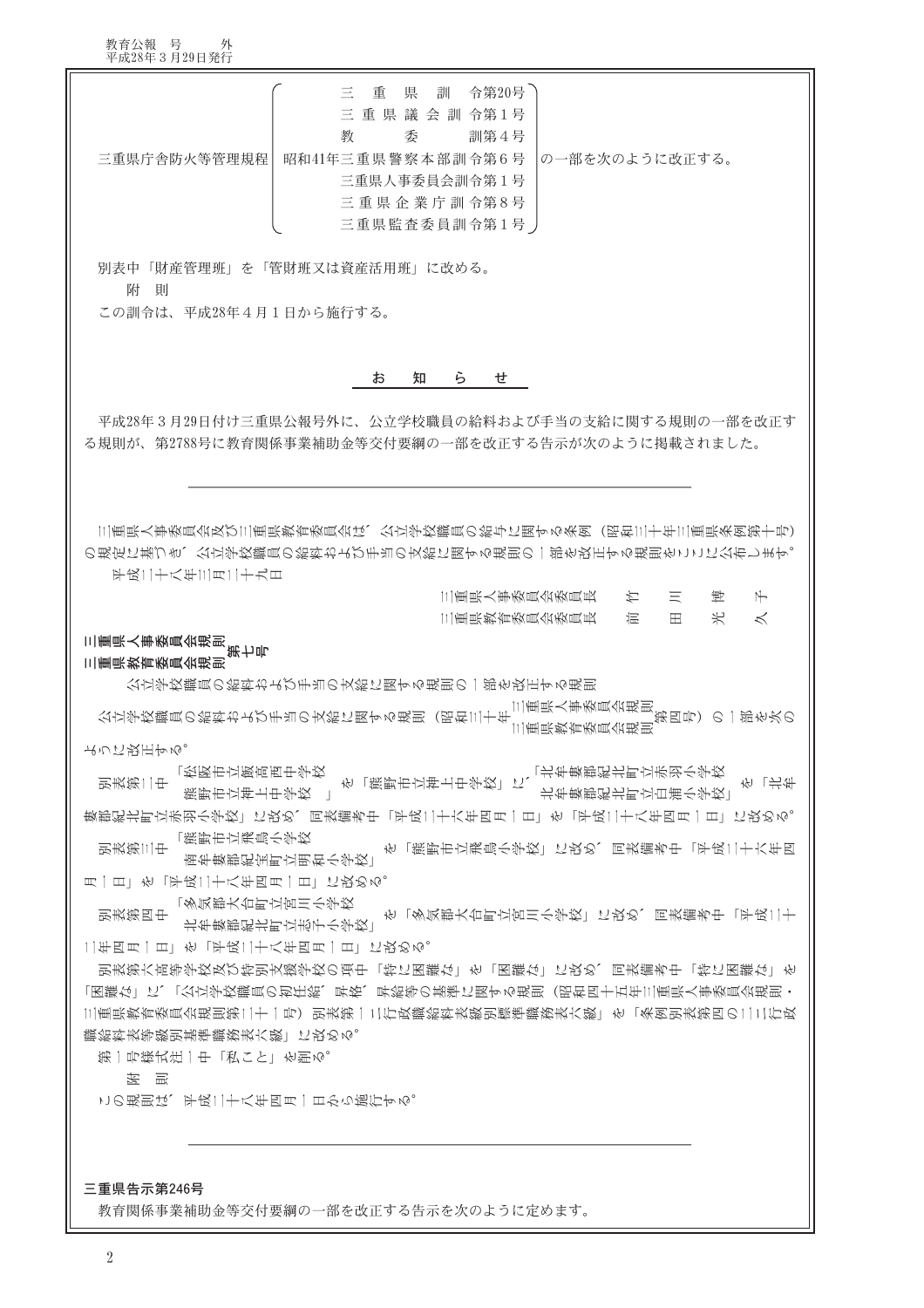教育公報 号 外<br>平成28年3月29日発行

平成28年3月29日

三重県知事 鈴 木 英 敬

教育関係事業補助金等交付要綱の一部を改正する告示 教育関係事業補助金等交付要綱 (昭和52年三重県告示第52号)の一部を次のように改正する。 別表第1中第14号の項 (A) の欄を次のように改める。

学校支援地域本 部推進事業補助 金

別表第1中第16号の項を削り、第17号の項を第16号の項とし、第18号の項を削り、第19号の項を第17号の項と し、第20号の項から第23号の項までを2項ずつ繰り上げ、第24号の項を削り、第25号の項 (A) の欄を次のよう に改め、同項を第22号の項とする。

公立小中学校地 域とともにある 学校づくり支援 事業補助金

別表第1中第26号の項 (E) の欄を次のように改め、同項を同表第23号の項とする。

平成30年度全国 高等学校総合体 育大会三重県実 行委員会

別表第1に次のように加える。

|       |               | 24  平成29年度全国学 平成29年度全国学 平成29年度全国学校保健・安 教育長が別に定 平成29年度全国学 |          |
|-------|---------------|----------------------------------------------------------|----------|
|       |               | 校保健・安全研究  校保健・安全研究  全研究大会の開催及び準備に  める。                   | 校保健・安全研究 |
| 大会負担金 | 大会を開催するこ 係る経費 |                                                          | 大会三重県実行委 |
|       | 「とにより、学校保」    |                                                          | 昌会       |
|       | 健・安全の充実発      |                                                          |          |
|       | 展に資する。        |                                                          |          |

附 則

この告示は、平成28年4月1日から施行する。